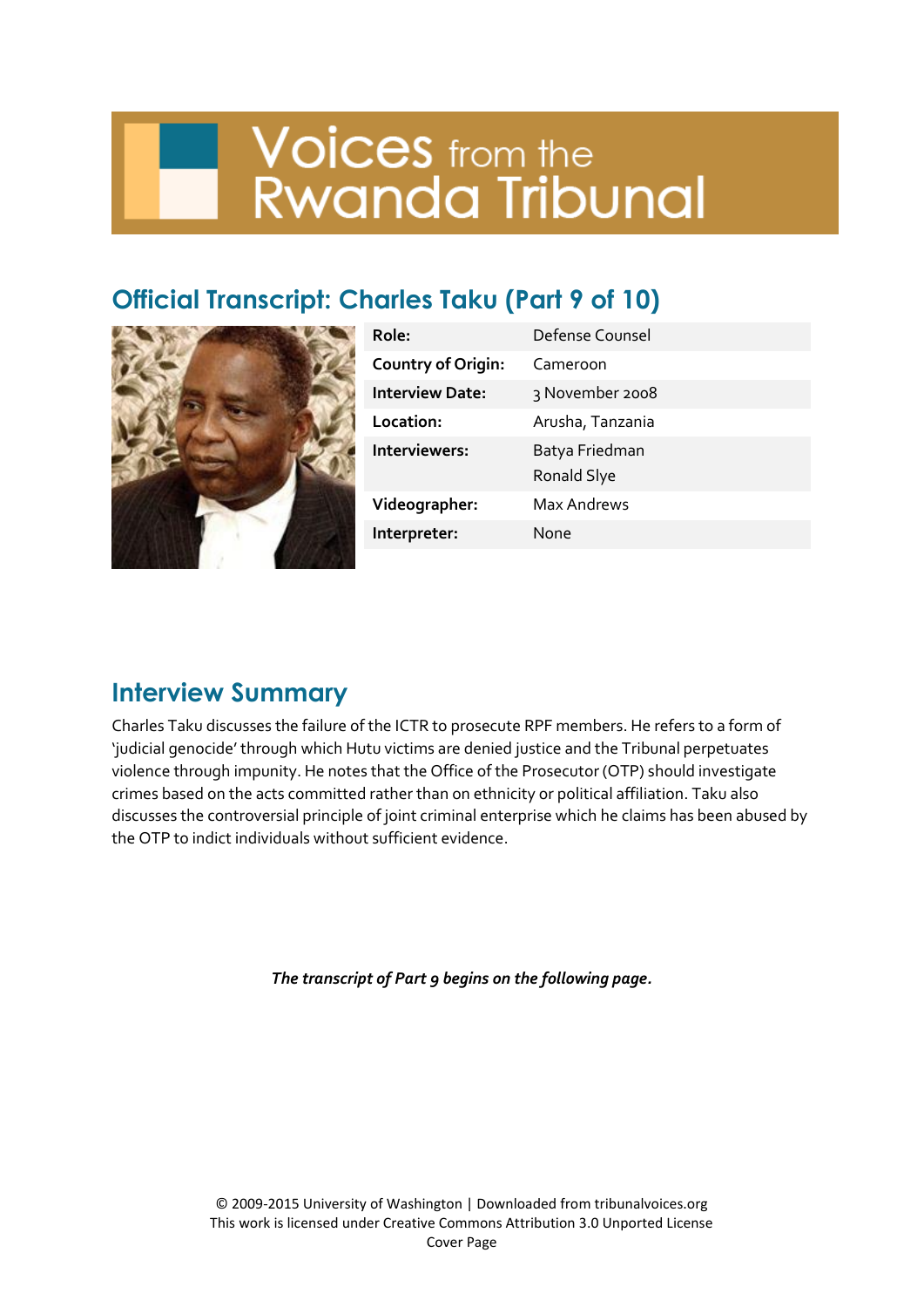## **Part 9**

**00:00 Ronald Slye: Should we – do you need to?** 

00:01 No, no, no, proceed.

**00:03 RS: You're okay?**

00:03 Yeah. I, when we finish I will stop them, I will let them wait in here.

**00:08 RS: Okay. One of the audiences of this sort of interview, which was mentioned before, may be school children in India, China, Rwanda. One of the questions they might have for someone like you is that you are defending people who have been accused of some of the worst atrocities that we have known. How do you explain that? How do you justify that to them?**

- 00:34 I would tell them that it is in the interest of, it's in their interest and the interest of the international community to know the truth of what happened. And, if the persons are found liable, to know what motivated them to do so, to read into the minds of these people. And that what the parties know is a prerequisite to true justice, so that it doesn't happen again.
- 01:06 So that we can be able to say look, when the alleged crimes were committed, this what this or that person was thinking about. These are the factors. This is the defense. Except we know all this.
- 01:19 Secondly, I would tell them that the rule of law matters. The rule of law. Where there is no rule of law there is impunity, and that this process is needed to enhance the rule of law. This is what I would tell them.
- 01:34 And that it is in their interest so that they grow up learning perhaps the people before them, when the conflict started in 1958, they had a credible process and the rule of law prevailed, we would never have been here. This is what I would tell them.
- **01:51 RS: When you mentioned the importance of understanding how they think . . .**
- 01:55 Yes.

#### **01:56 RS: . . . can you talk a little bit about your changing perceptions of your clients over the course of your representation?**

- 02:05 Well, let me say one thing, my clients were at the war front, especially soldiers. And you have to make a clear distinction here between the politicians and the soldiers. And you'll be very surprised that many RPF officers in closed session have come to defend them because they knew whom the (Sample 1) were.
- 02:24 And you ought also to know the Rwandan system as well. The politicians in Rwanda from first the, the, the coalition government, if you look at their case, the attempts for them to take power from Habyarimana and they went at different times to get to some

© 2009-2015 University of Washington | Downloaded from tribunalvoices.org This work is licensed under Creative Commons Attribution 3.0 Unported License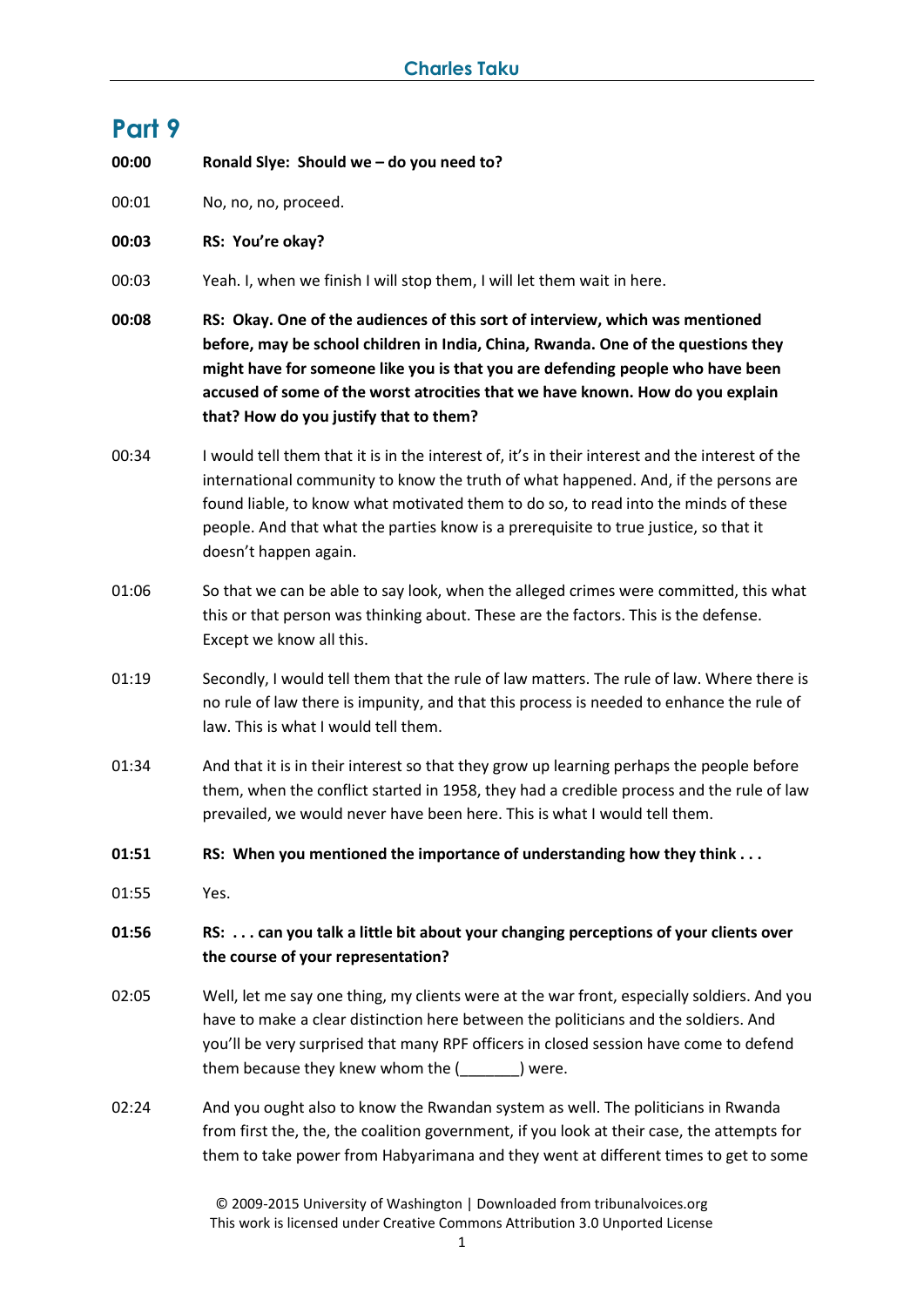former (\_\_\_\_\_\_) RPF. RPF was an armed rebel movement. It was not really a political movement as such. It was never a political movement in Rwanda.

- 03:05 You have on the one side politicians sitting on the table and talking where armed rebel movement that is talking and attacking and this position had nothing. You had the arms embargo on the Rwandan army from Belgium and international community at the time. You had the supply of weapons from, from, from Uganda and now of late we now know that some of the arms came from Libya, from (\_\_\_\_) experts who have been able to come (\_\_).
- 03:33 And of course when you have all this, you will find that and when some of them will have testified, you find that apart from what they call command responsibility, it will be very, very difficult to find that any soldier will have killed this man, killed this person, no, that's not the case. Or they didn't do enough to, to, to protect the civilian population. It will be very, very difficult.
- 04:00 Having defended the politician and defended the soldier I can tell you this the responsibility of the soldier is very, very, has become difficult to prove apart from, as we say, notions of joint criminal enterprise and perhaps they tried in paragraph ) of the indictment to talk about conspiracy and the court have ruled out any direct agreement.
- 04:21 You see, there were, there were some other acts from which some inferences were made. But when you have more than one inference from the same facts, it poses a problem. And I think the Prosecutor has serious, more serious – has a lot of difficulties proving the claims against the soldiers than the civilian politicians, (
- 04:44 So, with them as it is, I think they love their country so much. They love Rwanda and they are aware they lost a war; they admit that. They know exactly where responsibility lies, they were only soldiers under the command of civilians, civilian government and I don't think that you can really put them and the civilian politicians in the same basket. It's very, very difficult. And I don't see them accepting that. They, they still believe that they were soldiers.
- 05:12 That's why you'll be surprised that the presidential guard that is accused for having committed most of the murders, three quarters of the presidential guards are now in the RPF, including some of the officers that were alleged to have committed the crimes.
- 05:27 General Gatsinzi was the interim Chief of Staff of the Rwandan army at the time that most of, some of the murders took place is the Minister of Defense in the RPF today. The RPF knows so well that these were adversaries.
- 05:42 And the other reason why some of those people are here now is because they are the people who refused to come back home and they are the ones who are perceived to be supporting the rebellion in the east of Congo. The people who said, "No. We surrendered." Wh-, whom they suspect (Surface of ).

© 2009-2015 University of Washington | Downloaded from tribunalvoices.org This work is licensed under Creative Commons Attribution 3.0 Unported License